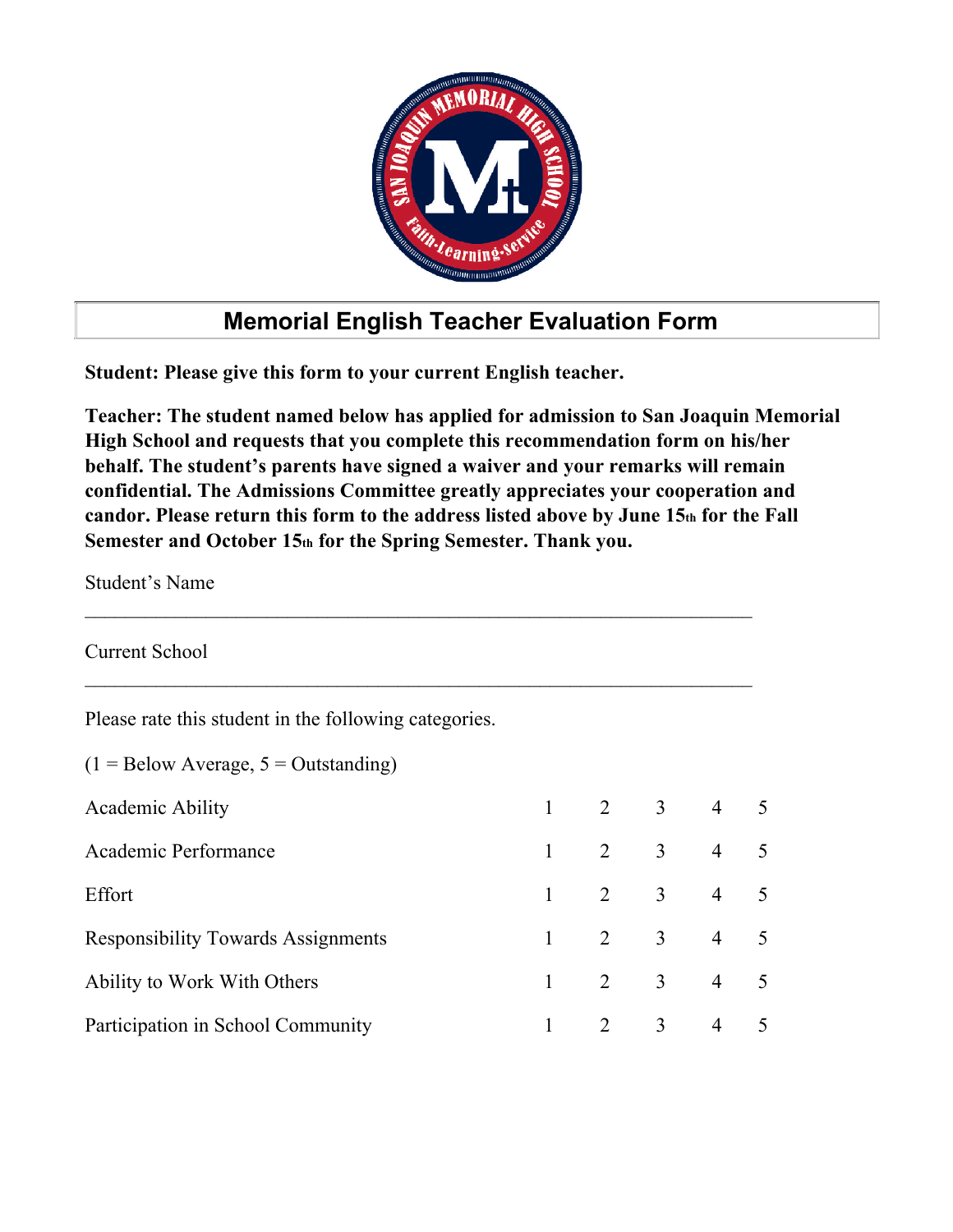| <b>Interpersonal Relationships</b>                                                |           |              | $1 \t 2 \t 3 \t 4$ |  |                       | 5 |  |  |
|-----------------------------------------------------------------------------------|-----------|--------------|--------------------|--|-----------------------|---|--|--|
| Parental Participation                                                            |           | $\mathbf{1}$ |                    |  | $2 \qquad 3 \qquad 4$ | 5 |  |  |
| Recommendation (Please Check One)                                                 |           |              |                    |  |                       |   |  |  |
| Strongly Recommend                                                                |           |              |                    |  |                       |   |  |  |
| $\Box$ Recommend                                                                  |           |              |                    |  |                       |   |  |  |
| Recommend With Reservations                                                       |           |              |                    |  |                       |   |  |  |
| Do Not Recommend                                                                  |           |              |                    |  |                       |   |  |  |
| Please answer the following questions.                                            |           |              |                    |  |                       |   |  |  |
| 1. How long have you known the student academically?                              |           |              |                    |  |                       |   |  |  |
| 2. How long have you known the student personally?                                |           |              |                    |  |                       |   |  |  |
| 3. What are three words you would use to describe the student?                    |           |              |                    |  |                       |   |  |  |
| $a.$ $c.$                                                                         |           |              |                    |  |                       |   |  |  |
| 4. Briefly describe your course.                                                  |           |              |                    |  |                       |   |  |  |
|                                                                                   |           |              |                    |  |                       |   |  |  |
|                                                                                   |           |              |                    |  |                       |   |  |  |
| 5. Please rate the student's reading comprehension, writing, and speaking skills. |           |              |                    |  |                       |   |  |  |
| Reading Comprehension                                                             | Writing   |              |                    |  | <b>Speaking</b>       |   |  |  |
| Excellent                                                                         | Excellent |              |                    |  | Excellent             |   |  |  |
| Good                                                                              | Good      |              |                    |  | Good                  |   |  |  |

☐ Fair ☐ Fair ☐ Fair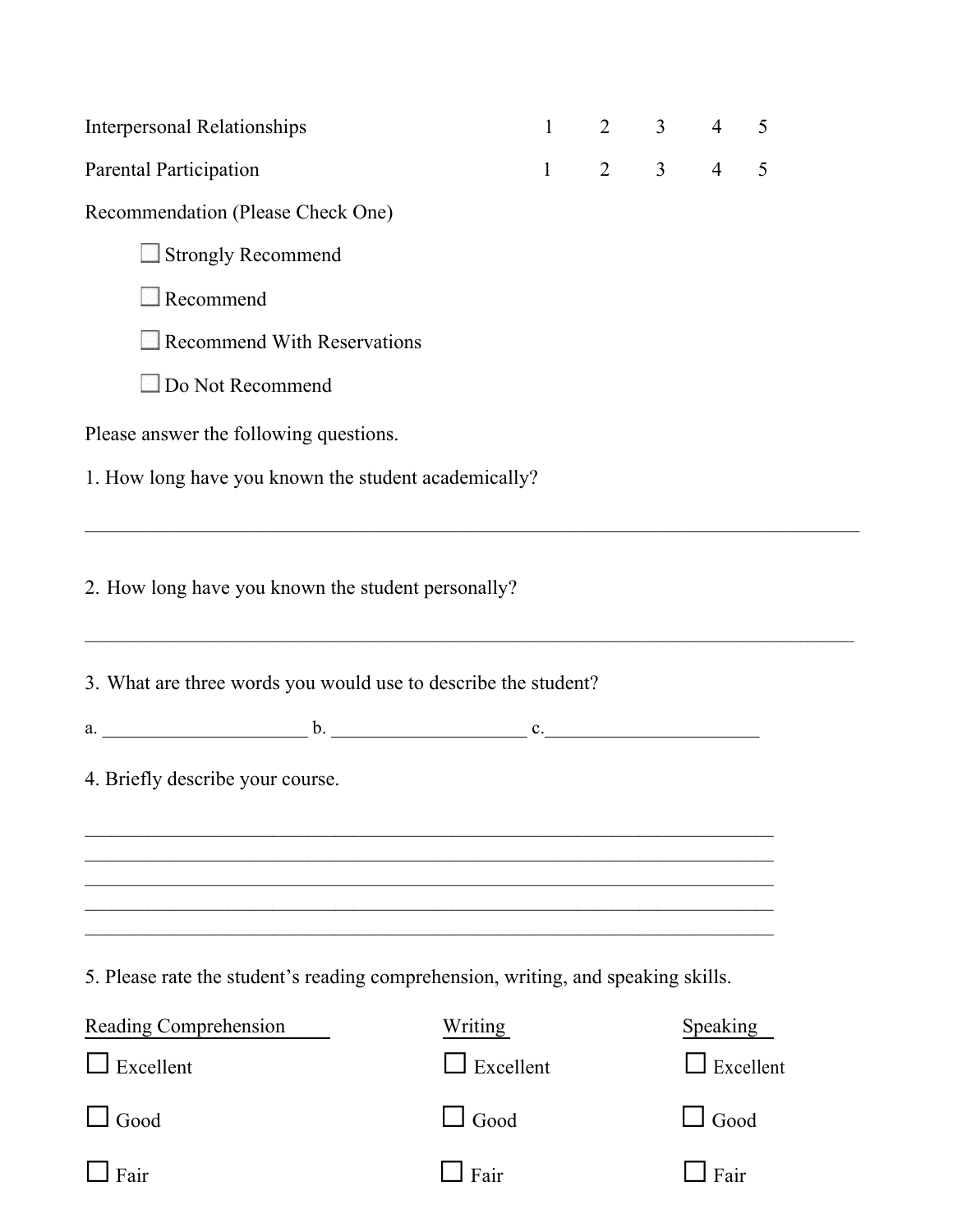| Poor       | Poor                                                                                      | $\Box$ Poor |
|------------|-------------------------------------------------------------------------------------------|-------------|
|            | 6. Please elaborate on the applicant's strengths and weaknesses in the classroom.         |             |
|            |                                                                                           |             |
|            | 7. Please elaborate on the student's extracurricular activities and interests.            |             |
|            |                                                                                           |             |
| applicant. | 8. Please add any additional information that will provide a more complete picture of the |             |
|            |                                                                                           |             |
|            |                                                                                           |             |
|            |                                                                                           |             |
|            |                                                                                           |             |
|            |                                                                                           |             |
|            |                                                                                           |             |

 $\overline{3}$